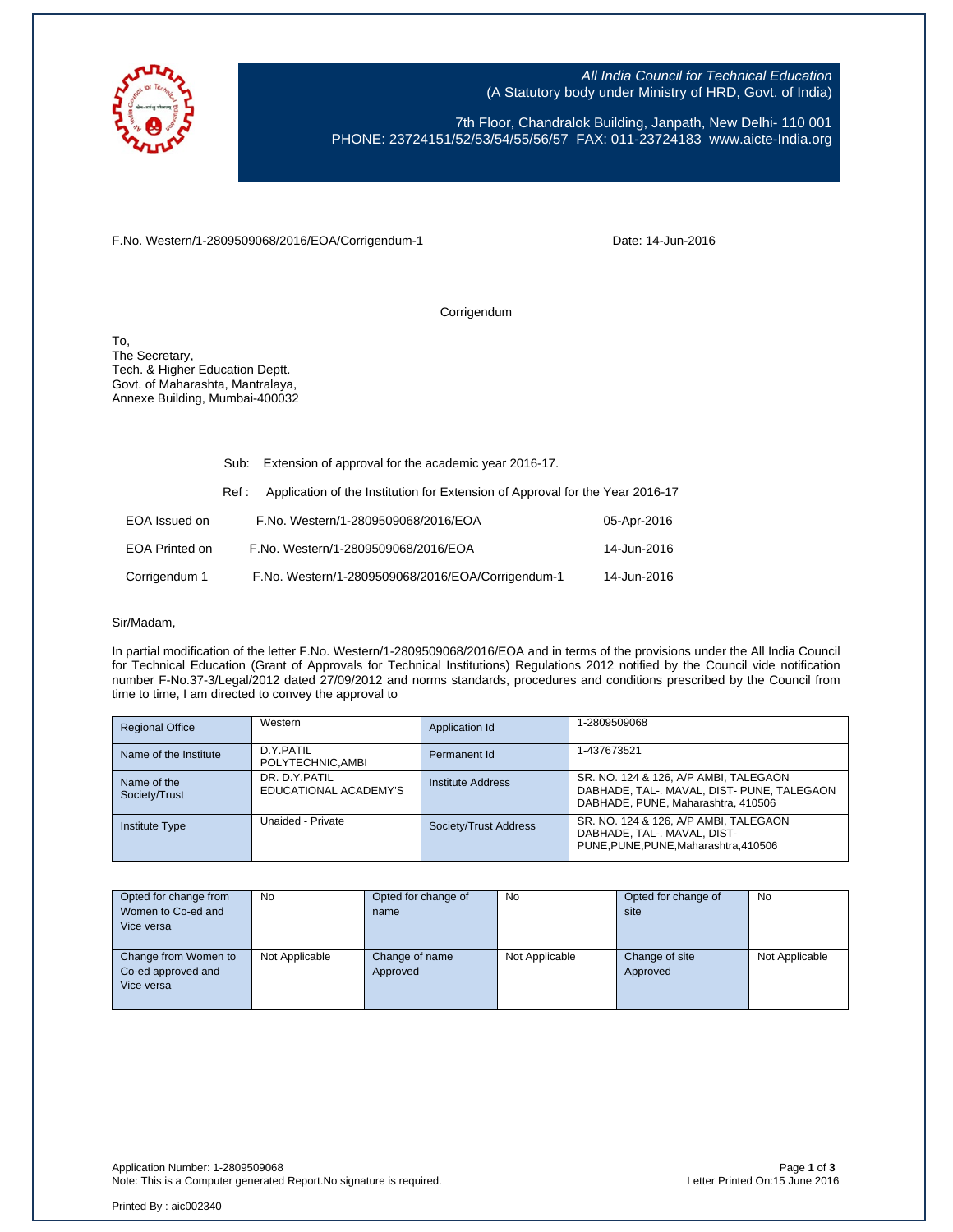

## All India Council for Technical Education (A Statutory body under Ministry of HRD, Govt. of India)

7th Floor, Chandralok Building, Janpath, New Delhi- 110 001 PHONE: 23724151/52/53/54/55/56/57 FAX: 011-23724183 [www.aicte-India.org](http://www.aicte-india.org/)

To conduct following courses with the intake indicated below for the academic year 2016-17\*

| Application Id: 1-2809509068<br>Shift<br>Program<br>Level                       |              | Course                    | Full/Part Time                                                                                       | <b>Affiliating Body</b>    | Intake 2015-16                                                     | Intake Approved for<br>2016-17 | NRI Approval status | PIO / FN / Gulf quota<br>Approval status | Collaborarion/Twining<br>Program Approval<br>status<br>Foreign |           |
|---------------------------------------------------------------------------------|--------------|---------------------------|------------------------------------------------------------------------------------------------------|----------------------------|--------------------------------------------------------------------|--------------------------------|---------------------|------------------------------------------|----------------------------------------------------------------|-----------|
| <b>ENGINEERIN</b><br><b>G AND</b><br><b>TECHNOLO</b><br>GY                      | 1st<br>Shift | <b>DIPL</b><br><b>OMA</b> | <b>AUTOMOBI</b><br><b>LE</b><br><b>ENGINEERI</b><br><b>NG</b>                                        | <b>FULL</b><br><b>TIME</b> | Maharashtra<br>State Board of<br>Technical<br>Education,<br>Mumbai | 60                             | 60                  | <b>NA</b>                                | <b>NA</b>                                                      | <b>NA</b> |
| <b>ENGINEERIN</b><br><b>G AND</b><br><b>TECHNOLO</b><br>GY                      | 1st<br>Shift | DIPL<br>OMA               | <b>CIVIL</b><br><b>ENGINEERI</b><br><b>NG</b>                                                        | <b>FULL</b><br><b>TIME</b> | Maharashtra<br>State Board of<br>Technical<br>Education,<br>Mumbai | 120                            | 120                 | <b>NA</b>                                | <b>NA</b>                                                      | <b>NA</b> |
| <b>ENGINEERIN</b><br>G AND<br><b>TECHNOLO</b><br>GY                             | 1st<br>Shift | DIPL<br><b>OMA</b>        | <b>COMPUTE</b><br>R<br><b>ENGINEERI</b><br><b>NG</b>                                                 | <b>FULL</b><br><b>TIME</b> | Maharashtra<br>State Board of<br>Technical<br>Education,<br>Mumbai | 60                             | 60                  | <b>NA</b>                                | <b>NA</b>                                                      | <b>NA</b> |
| <b>ENGINEERIN</b><br>G AND<br><b>TECHNOLO</b><br>GY                             | 1st<br>Shift | <b>DIPL</b><br><b>OMA</b> | <b>ELECTRON</b><br>ICS&<br>TELE-<br><b>COMMUNI</b><br><b>CATION</b><br><b>ENGINEERI</b><br><b>NG</b> | <b>FULL</b><br><b>TIME</b> | Maharashtra<br>State Board of<br>Technical<br>Education,<br>Mumbai | 60                             | 60                  | <b>NA</b>                                | <b>NA</b>                                                      | <b>NA</b> |
| <b>ENGINEERIN</b><br><b>G AND</b><br><b>TECHNOLO</b><br>GY                      | 1st<br>Shift | <b>DIPL</b><br><b>OMA</b> | <b>MECHANIC</b><br>AL<br><b>ENGINEERI</b><br><b>NG</b>                                               | <b>FULL</b><br><b>TIME</b> | Maharashtra<br>State Board of<br>Technical<br>Education,<br>Mumbai | 120                            | 120                 | <b>NA</b>                                | <b>NA</b>                                                      | <b>NA</b> |
| <b>ENGINEERIN</b><br><b>G AND</b><br><b>TECHNOLO</b><br>GY                      | 2nd<br>Shift | <b>DIPL</b><br><b>OMA</b> | <b>COMPUTE</b><br>R<br><b>ENGINEERI</b><br><b>NG</b>                                                 | <b>FULL</b><br><b>TIME</b> | Maharashtra<br>State Board of<br>Technical<br>Education,<br>Mumbai | 60                             | 60                  | <b>NA</b>                                | <b>NA</b>                                                      | <b>NA</b> |
| <b>ENGINEERIN</b><br><b>G AND</b><br><b>TECHNOLO</b><br>GY<br>*Corrigendum for- | 2nd<br>Shift | <b>DIPL</b><br><b>OMA</b> | <b>MECHANIC</b><br><b>AL</b><br><b>ENGINEERI</b><br><b>NG</b><br>1. Restoration of Intake            | <b>FULL</b><br><b>TIME</b> | Maharashtra<br>State Board of<br>Technical<br>Education,<br>Mumbai | 60                             | 60                  | <b>NA</b>                                | <b>NA</b>                                                      | <b>NA</b> |

The above mentioned approval is subject to the condition that D.Y.PATIL POLYTECHNIC,AMBI shall follow and adhere to the Regulations, guidelines and directions issued by AICTE from time to time and the undertaking / affidavit given by the institution along with the application submitted by the institution on portal.

Application Number: 1-2809509068 Page **2** of **3** Note: This is a Computer generated Report. No signature is required.

Printed By : aic002340